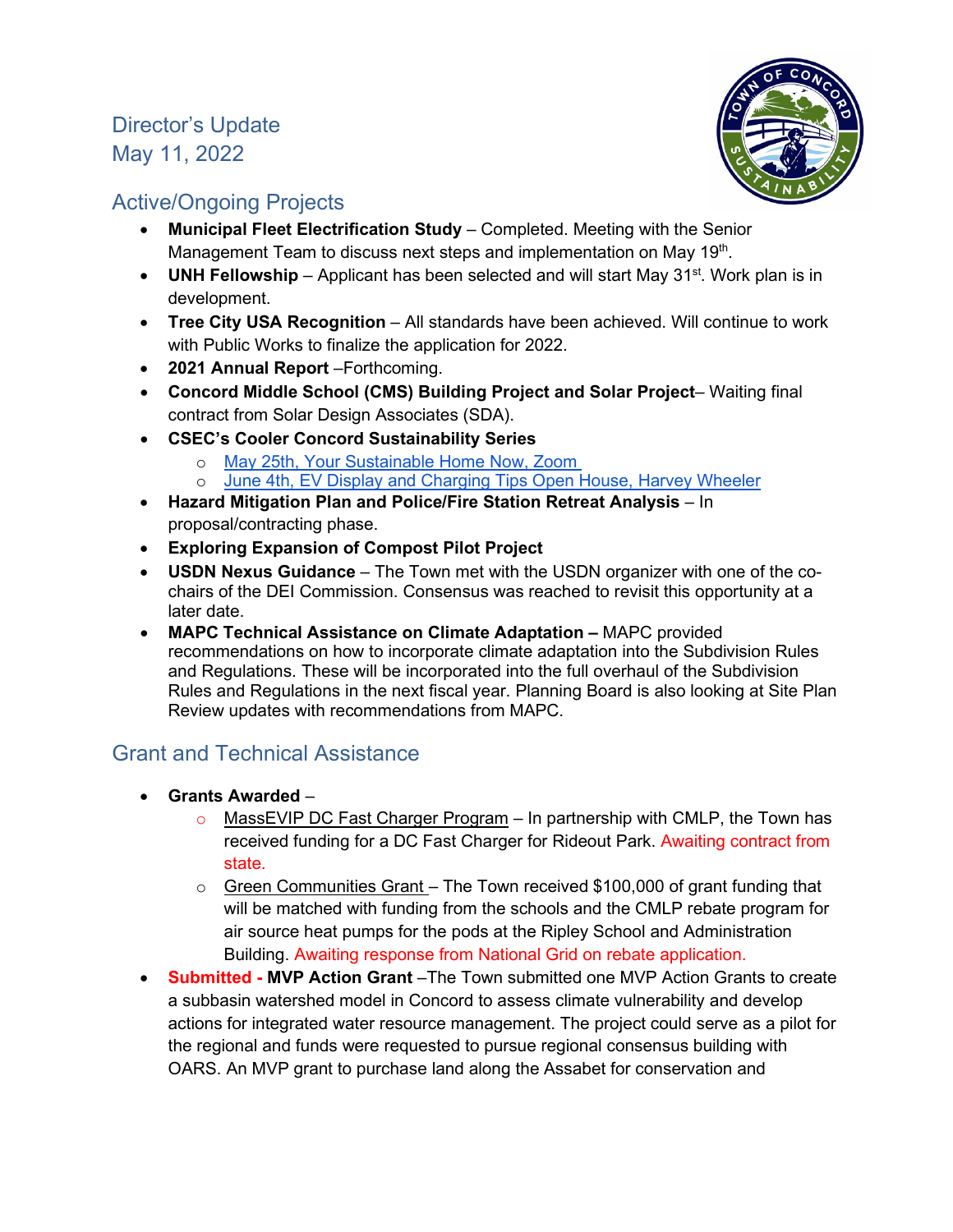affordable housing was not submitted because funds were granted from the Land and Water Conservation Fund in addition to tremendous fundraising efforts of other partners.

- **Waiting to hear back - MAPC Technical Assistance Program –** In partnership with the Engineering and Planning Divisions, the Town submitted a proposal for a sustainable streets planning. The proposal listed several of the implementation steps from Sustainable Concord. MAPC will review and decide if to award assistance of all, a subset, or none of the proposed work.
- **Grants Watch List** 
	- $\circ$  ARPA and IIJA grants EV charging, electric buses, etc.
	- o MassEVIP for Fleets and Charging Accepted on a rolling basis.
	- $\circ$  Green Communities Not eligible for the next funding round since we received a grant from FY22 round two.
	- o GAP III Financing
	- o Community Compact Efficiency and Regionalization
	- o FEMA HMPG and BRIC Grants

## Events and Engagement

- **Upcoming Director Speaking Engagements** 
	- $\circ$  May 26th Council on Aging
- **CSEC Cooler Concord Sustainability Series**
	- o [May 25th, Your Sustainable Home Now, Zoom](https://www.coolerconcord.org/events/323)
	- o [June 4th, EV Display and Charging Tips Open House, Harvey Wheeler](https://www.coolerconcord.org/events/325)
- **CAAB Monthly Meeting** third Wednesday of the month at 6:00 PM
- **CSEC Monthly Meeting** third Thursday of the month at 7:00 PM
- **Light Board Monthly Meeting** second Wednesday of the month at 7:30 AM
- **Have a special interest?** Contact Amanda Kohn (akohn@concordma.gov) for information on how to join groups working together on EV adoption (Concord Drives Electric), expanding the use of air source heat pumps (Concord Heats Electric), and more!

## State Legislation to Tracking

**New Energy Building Codes:** The [Massachusetts Department of Energy Resources \("DOER"\) is](https://www.mass.gov/info-details/stretch-energy-code-development-2022)  [releasing a Straw Proposal](https://www.mass.gov/info-details/stretch-energy-code-development-2022) containing proposed updates to the existing Stretch Code and a framework for a new Opt-In Specialized Stretch Code. A recording of a webinar held on February 8th and a PDF of the straw proposal slides will be available on the DOER website. DOER is seeking comment on this Straw Proposal and will hold geographically-targeted public hearings in late February/early March to receive verbal public comment.

#### Back up information for [calculations informing changes have been released](https://www.mass.gov/info-details/stretch-energy-code-development-2022#new!---stretch-code-backup-information-%E2%80%93-early-release-) online.

**MA House and Senate Bills:** There are over 140 bills across the House and the Senate that are suggested when you search for [climate](https://malegislature.gov/Bills/Search?searchTerms=climate) in the 192<sup>nd</sup> session. These are the 27 bills that I have currently added to [my legislative tracker.](https://malegislature.gov/MyLegislature) Each committee needed to report on the bills that were under their review by February 3<sup>rd</sup>. The Telecommunications, Utilities, and Energy Commission (TUE) asked for an extension for the bills highlighted in yellow until June 2nd. If you're interested in creating your own dashboard to track your interests at the state policy level visit: [https://malegislature.gov/MyLegislature.](https://malegislature.gov/MyLegislature)